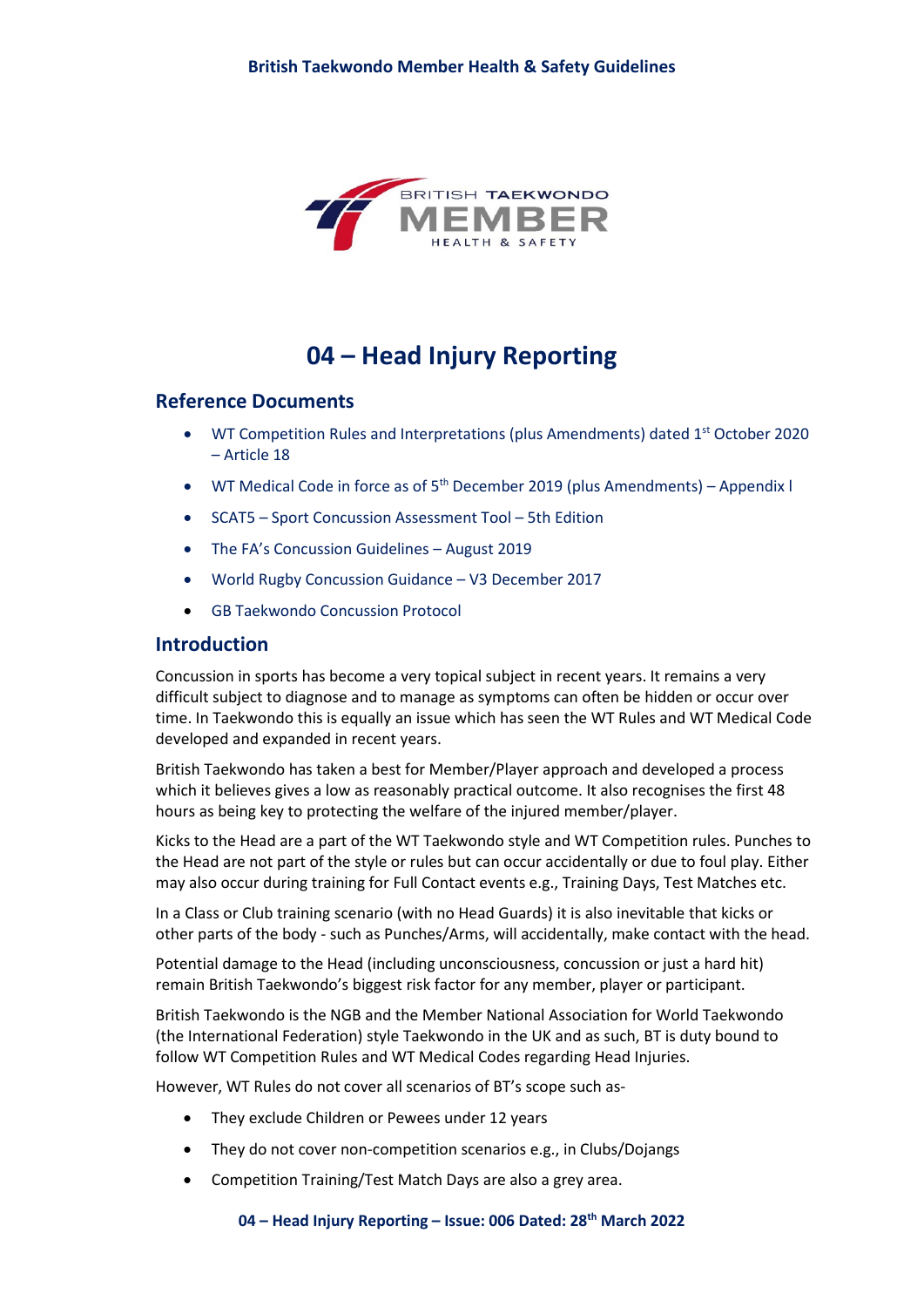#### **British Taekwondo Member Health & Safety Guidelines**

It should be noted that WT Rules and Medical Codes DO apply to all MNA Competitions and approved events under the WT Competition Rules. This includes BT sanctioned Domestic Events and BT National Events.

To ensure Head Injury Risk is kept as low as reasonably practical, British Taekwondo has taken an approach which adheres to WT Rules in WT and BT Competitive events (BT has also expanded WT Rules to include the under 12's, Clubs and Training/Test Match Days).

This has been extended, based on a best practise approach (with consideration of the Football Association, World Rugby and GB Taekwondo guidance) to cover BT Full Contact Training Events and in Club Sessions where no Head Guards are in use.

Best practice in sport guidelines also introduce the concept of 'Gradual Return to Play (GRTP)' which BT considers to also include a Gradual Return to Training.

WT Rules and Codes do not refer to any GRTP but BT has introduced this to the WT Suspension (recovery) periods to further protect the player.

BT has introduced a Head Injury Suspension & Protection Notice protocol which covers the first 48 hours of the Head Injury as being the most critical, followed the appropriate Suspension & Protection period including the GRTP timings

This is issued by BT Membership Services in conjunction with the BT Member &S Advisor.

### **What are Head Injuries?**

In a WT competition and training a normal touch kick to a head guard will have no effect and sparring will continue without stopping, however, if any strike to the head causes a player to stop, or to stagger or to be rendered unconscious then they have sustained a 'Head Injury'.

Similarly, in a BT Class or Club, without Head Guards, a member can likewise sustain an accidental Head Injury or they may be stunned or shocked by the strike. Again, if any strike to the head causes a player to stop, or to stagger or to be rendered unconscious then they have sustained a 'Head Injury'.

Resulting injuries from a Head Injury are therefore: -

- Unconsciousness for any length of time
- Concussion causing abnormal or unusual reactions/symptoms
- Head damage due to the blow but remain fully aware

As the NGB for WT Taekwondo we have to legislate for all types of Head Injury occurrences in the UK and include those to Children who are not covered by WT Rules/Codes.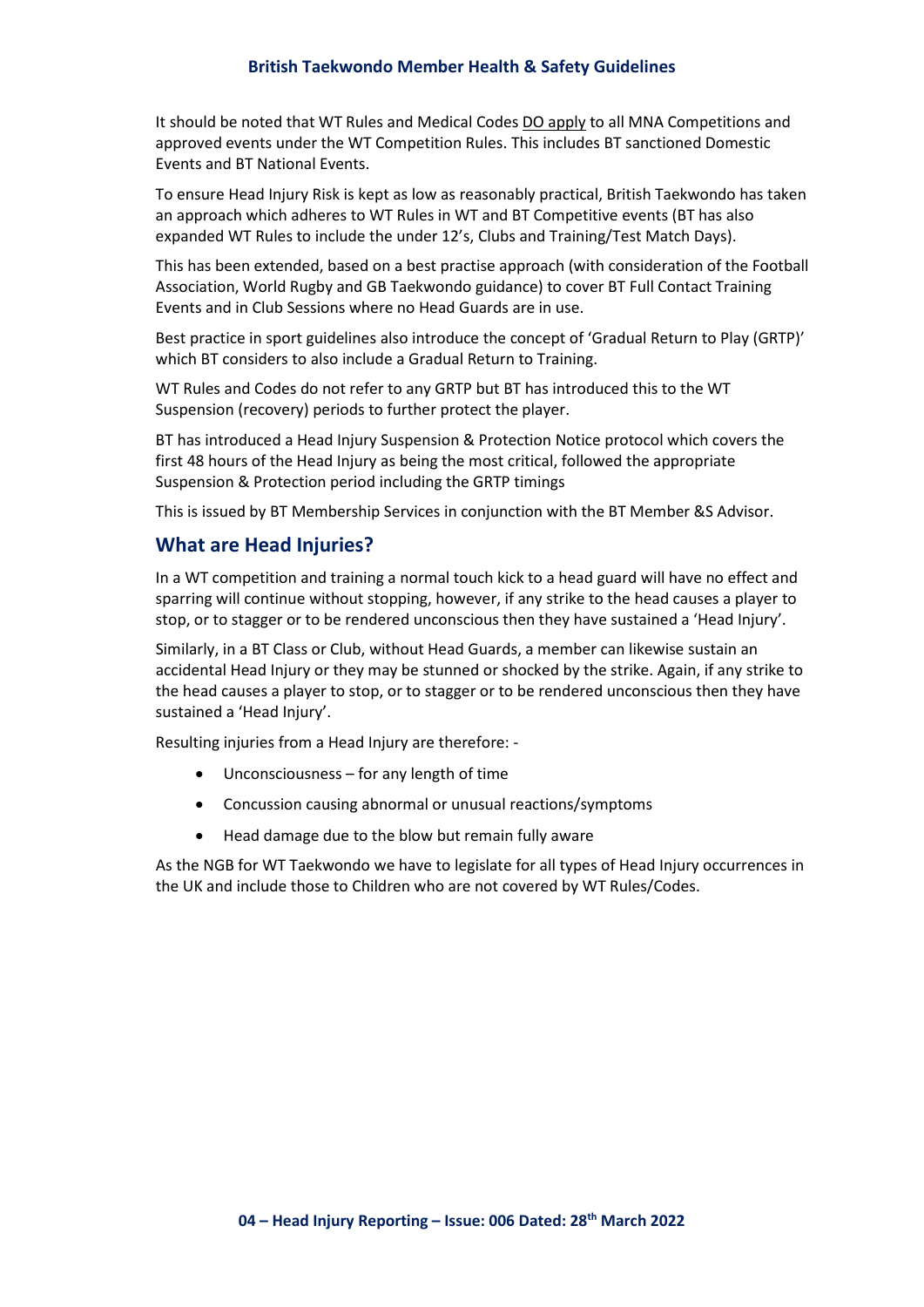## **Where do Head injuries occur?**

### a) In a WT approved/recognised/sanctioned 'G ranked' Competition Event

These will be managed by WT and its Medical providers. You should obey fully the WT Medical Doctors instructions. If you are suspended from Competition under WT Rules you must comply with the suspension and you must advise BT Membership Services as soon as possible.

### b) In a BT approved/recognised/sanctioned Domestic or National Competition

These will be managed by a BT Organising Committee (OC) or a local/regional/private OC. Obviously, for your own best interests, you must comply with the instructions of the OC Medical Staff.

The OC must issue you with a BT Head Injury Suspension & Protection Notice which will advise you of your next steps (e.g., visit A&E or GP and notify the correct suspension period). The Chief Referee of that event will notify BT Membership Services and your Coach of your suspension period. You must comply with this suspension period.

#### c) In a BT Full Contact Club Training Session or Test Match Day

These will be managed by a BT Club or Group of Clubs. Medical provision may also be as simple such as Club Coaches who are EFAW First Aider Trained. Obviously, for your own best interests, you must comply with the instructions of the First Aid/Medical provider.

The First Aider/Medic must issue you with a BT Head Injury Suspension & Protection Notice which will advise you of your next steps (e.g., visit A&E or GP and notify the suspension period). The Organiser of that event must notify BT Membership Services and your Coach of your suspension period. You must comply with this suspension period.

#### d) In a BT Club/Dojang or Class (With or without WT Approved Head Guards)

These will be managed by a BT Club Instructor/Coach. Medical provision may be as simple such as the Club Instructor/Coach who should be an EFAW First Aider Trained. Obviously, for your own best interests, you must comply with the instructions of the First Aider.

The First Aider must issue you with a BT Head Injury Suspension & protection Notice which will advise you of your next steps (e.g., visit A&E or GP and notify the suspension period). The Club Instructor/Coach of that Club must notify BT Membership Services of the suspension period. You must comply with this suspension period.

### **Note: GB Taekwondo Full Time Academy Elite Athletes**

Where any head injuries occur to the full time GB Taekwondo Academy Elite Athletes (in competition or training) these will be managed by GB Taekwondo medical staff under their own GBT Head Injury/Concussion Protocols.

### **Note: GB Taekwondo Development Athletes**

Any head injuries that occur to GB Taekwondo Development Squad Athletes will be managed jointly between GBT and BT. GBT will report any injuries to BT who will implement a Head Injury & Protection Notice which will remain in place until GBT medical staff has determined that the Athlete is recovered from any concussion symptoms. BT will then terminate the Notice.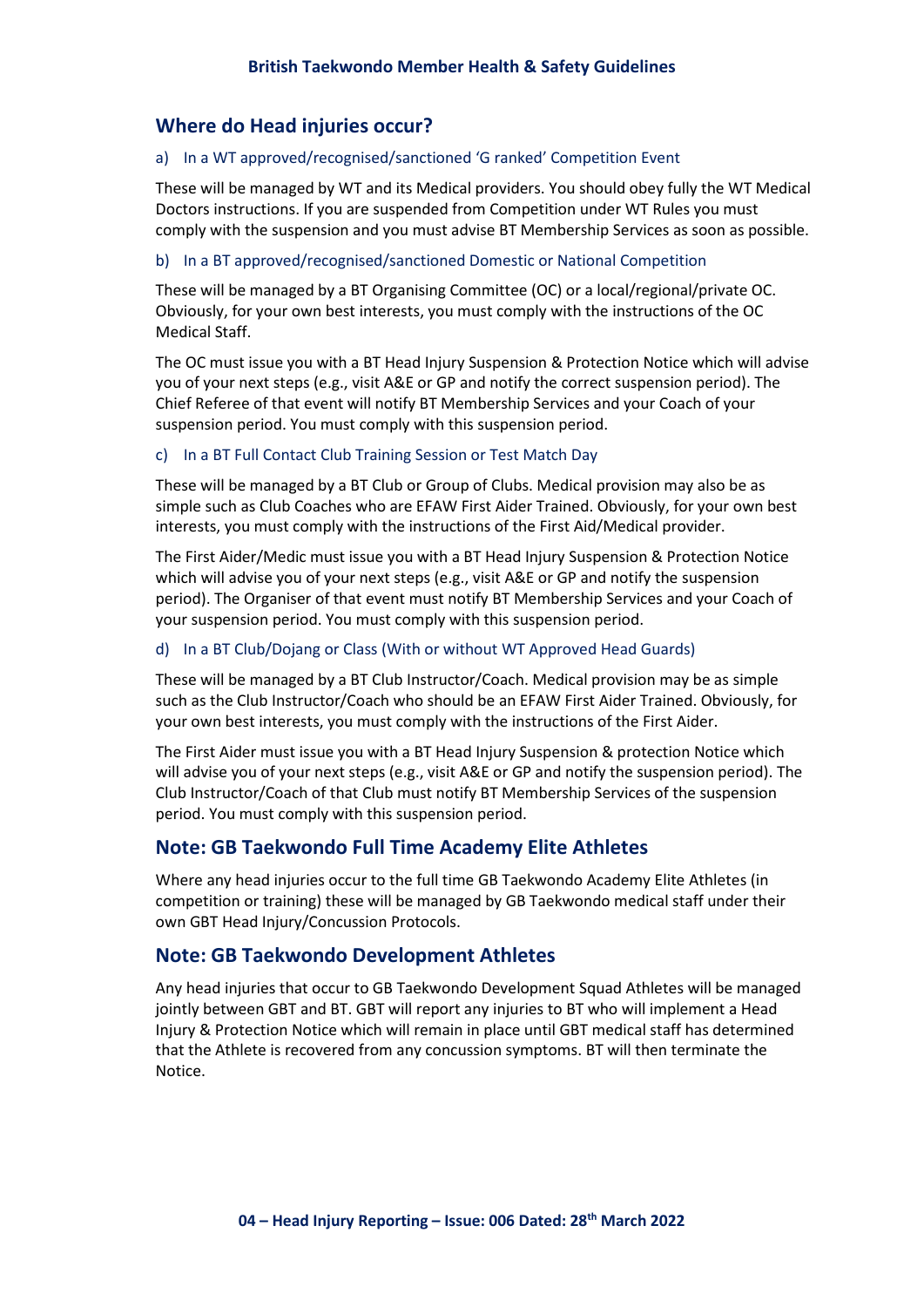## **Recognising a Head Injury**

| <b>Recognising suspected concussion</b>                                        | <b>Visible signs of suspected concussion</b>                     |  |
|--------------------------------------------------------------------------------|------------------------------------------------------------------|--|
|                                                                                | Where a Head kick results in a Referees 10<br>count              |  |
| The following people should be aware and alert                                 |                                                                  |  |
| to possible signs of concussion (listed opposite)<br>in Members and Players: - | A Head kick resulting in any 'Referee Stopped<br>Contest' result |  |
|                                                                                | Loss of consciousness or responsiveness                          |  |
| <b>Instructors</b>                                                             | Lying motionless or slow to get up                               |  |
| Coaches                                                                        | Unsteadiness on feet                                             |  |
| <b>Referees</b>                                                                | Balance problems or falling over                                 |  |
| <b>Officials</b>                                                               | Lack of normal coordination                                      |  |
| Family                                                                         | Grabbing or clutching the head                                   |  |
| <b>First Aiders/Medics</b>                                                     | Dazed, blank or vacant look                                      |  |
|                                                                                | Confusion – not aware of<br>situation/location/event             |  |

| <b>Red Flag Symptoms of Head Injury</b>                                                                                        | <b>Visible signs</b>                      |  |
|--------------------------------------------------------------------------------------------------------------------------------|-------------------------------------------|--|
| If any of the symptoms opposite are noted then<br>the injured Member/Player MUST visit A&E, GP<br>or Medical Provider URGENTLY | Complaining of neck pain                  |  |
|                                                                                                                                | Increased confusion or irritability       |  |
|                                                                                                                                | Repeated vomiting                         |  |
|                                                                                                                                | Seizure or convulsions                    |  |
|                                                                                                                                | Weakness/tingling/burning in arms or legs |  |
|                                                                                                                                | Deteriorating conscious state             |  |
|                                                                                                                                | Severe or increasing headache             |  |
|                                                                                                                                | Unusual behaviour changes                 |  |
|                                                                                                                                | Double vision                             |  |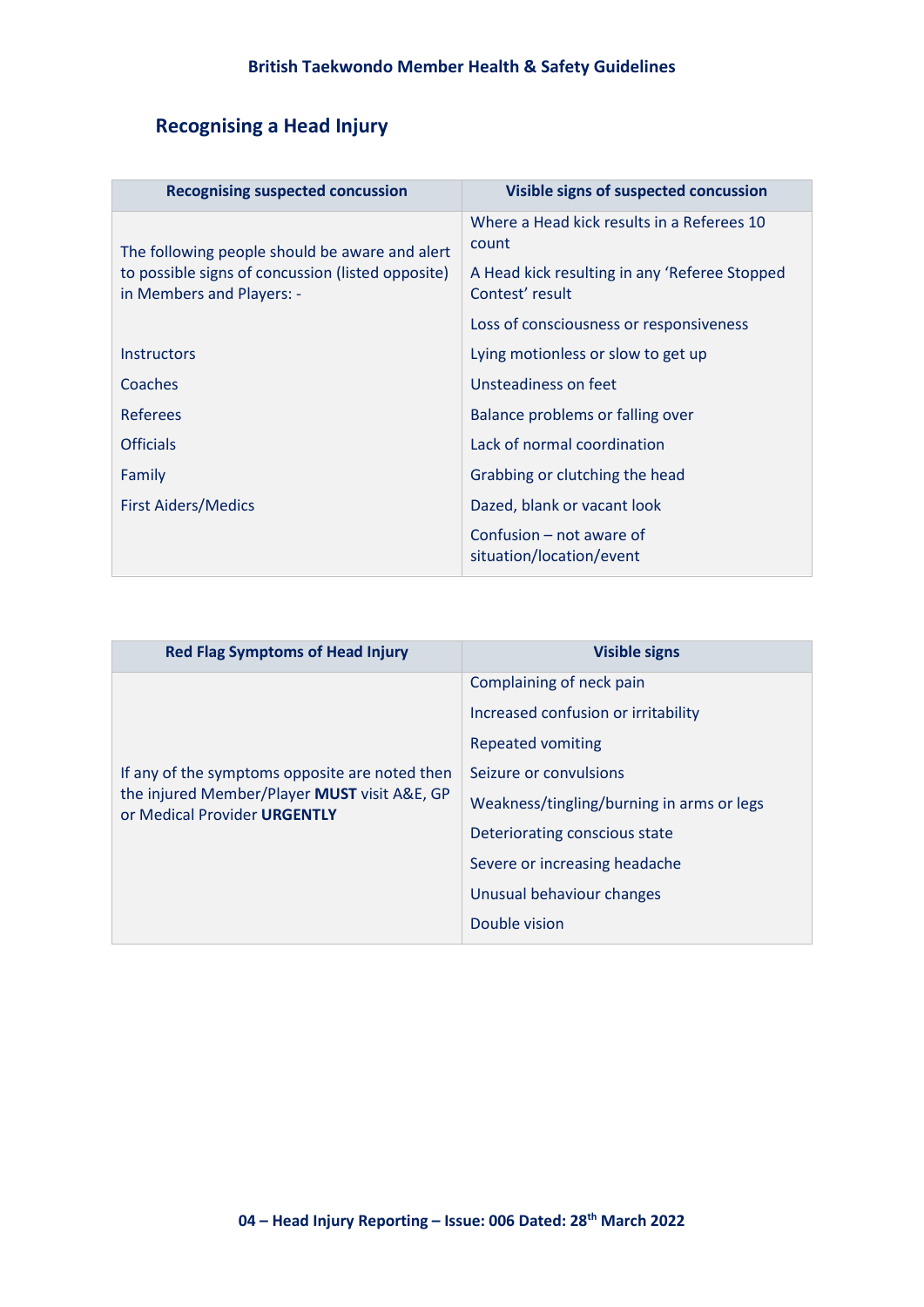## **WT Competition Rules and the WT Medical Code**

For clarity, WT defines Head Injury Suspension Rules in both documents (which are aligned) as follows: -

*WT Competition Rules and Interpretation in force as of October 1, 2020 - Article 18 - Procedure in the event of a Knock Down*

*2.3 - Any significant (moderate to severe) head trauma or concussion carries mandatory suspension for any competition during the suspension period (see 18.2.5 below). This mandatory medical suspension period cannot be shortened in any circumstances once the suspension is given.*

*2.4 - The decision on the suspension of the contestant for significant head trauma or concussion must be made based the on one of the following criteria*

- *1. Comprehensive neurological examination and neurocognitive testing (SCAT 5 or other validated concussion-assessment tools permitted by MC Chair) performed by commissioned doctor in the venue medical room which must be reported to MC Chair)*
- *2. Referee-stop-contest due to any loss of consciousness, altered mental status or inability to make a meaningful, stable and voluntary movement as a result of a direct head trauma at least for ten (10) seconds or by the count ten (10)*
- *3. Failure to fully recover from head trauma and resume the match within one (1) minute of medical evaluation on the mat after centre referee calls a doctor for possible concussion.*

*2.5 - Any contestant who had diagnosis of significant head trauma or concussion based none of the above criteria will get-* 

- *30 days suspension (Senior)*
- *40 days suspension (Junior)*
- *50 days suspension (Cadet)*

*This mandatory medical suspension period cannot be shortened in any circumstances once the suspension is given.*

*2.6 - Any contestant who -* 

- *Had a second concussion in last 90 days will get 9 0days suspension*
- *Had a third concussion in last 180 days will get180 days suspension*

### *World Taekwondo Medical Code (in force as of December 5, 2019) - Appendix I: B - The procedure for the management of loss of consciousness, head trauma or Knockdown*

*B. Any significant head trauma (any loss of consciousness or altered mental status more than 10 seconds due to concussion or moderate to severe traumatic head injury) carries mandatory suspension for any competition during the suspension period (see below for details). This mandatory medical suspension period cannot be shortened in any circumstances once the suspension is given.* 

*Suspension period:* 

- *Senior athlete: 30 days*
- *Junior athlete: 40 days*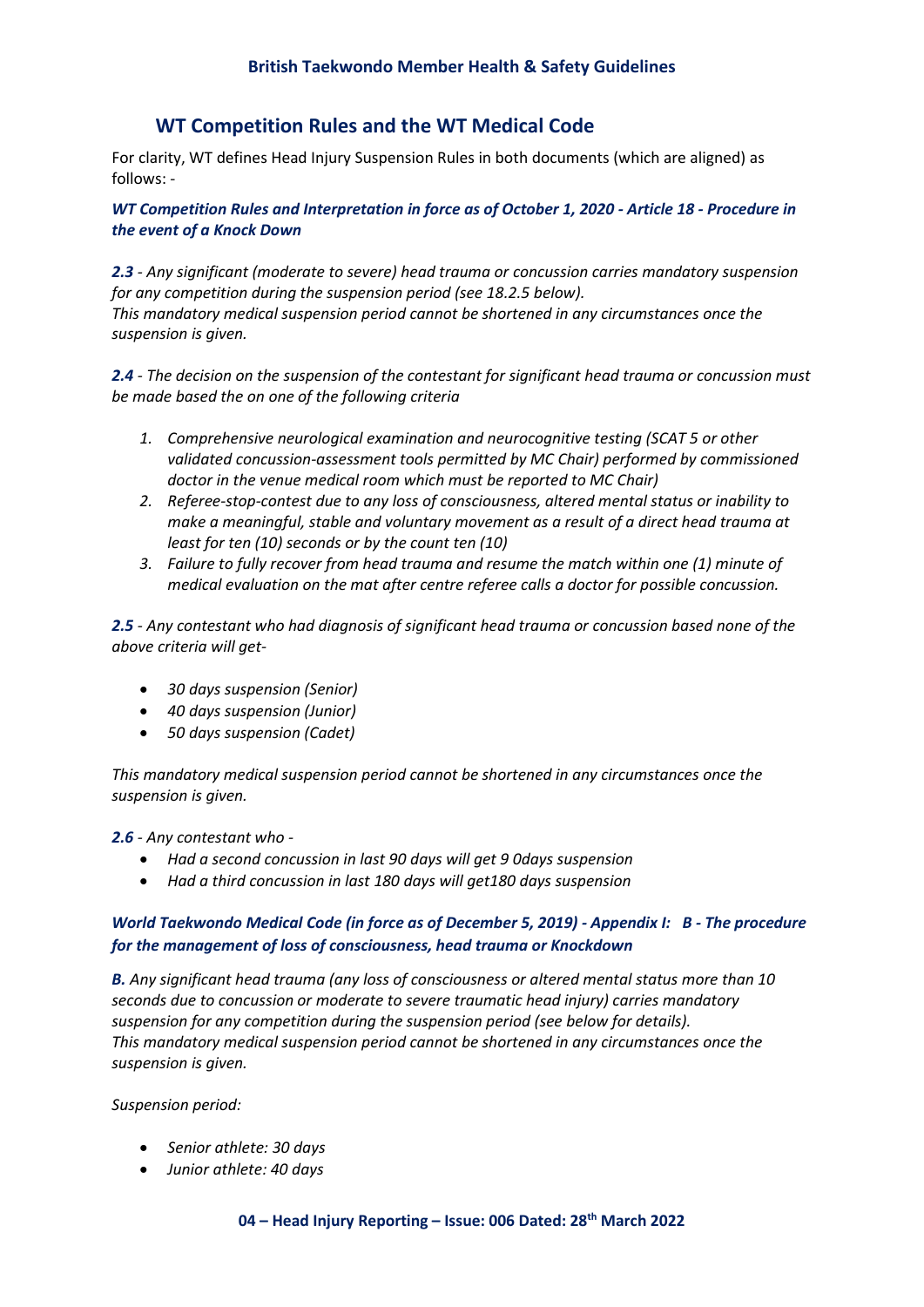### **British Taekwondo Member Health & Safety Guidelines**

- *Cadet athlete: 50 days*
- *Second concussion in last 90 days: 90-day suspension*
- *Third concussion in last 180 days: 180-day suspension*

*(Bi)The decision on the suspension on the athlete in competition must be made based on one of the followings:*

- *1. Comprehensive neurological examination and neurocognitive testing (SCAT 5 or other validated concussion-assessment tools permitted by MC Chair) performed by either CMD or OMD in the venue medical room and reported and confirmed by MC Chair.*
- *2. Any knockout (any loss of consciousness or altered mental status or inability to make any meaningful, stable and voluntary movement as a result of a direct head trauma) at least for ten (10) seconds or by count ten (10) by centre referee (referee-stop-contest) shall be regarded as concussion.*
- *3. Failure to fully recover from head trauma and resume the match within one (1) minute of medical evaluation on the mat after the centre referee calls a doctor for possible concussion.*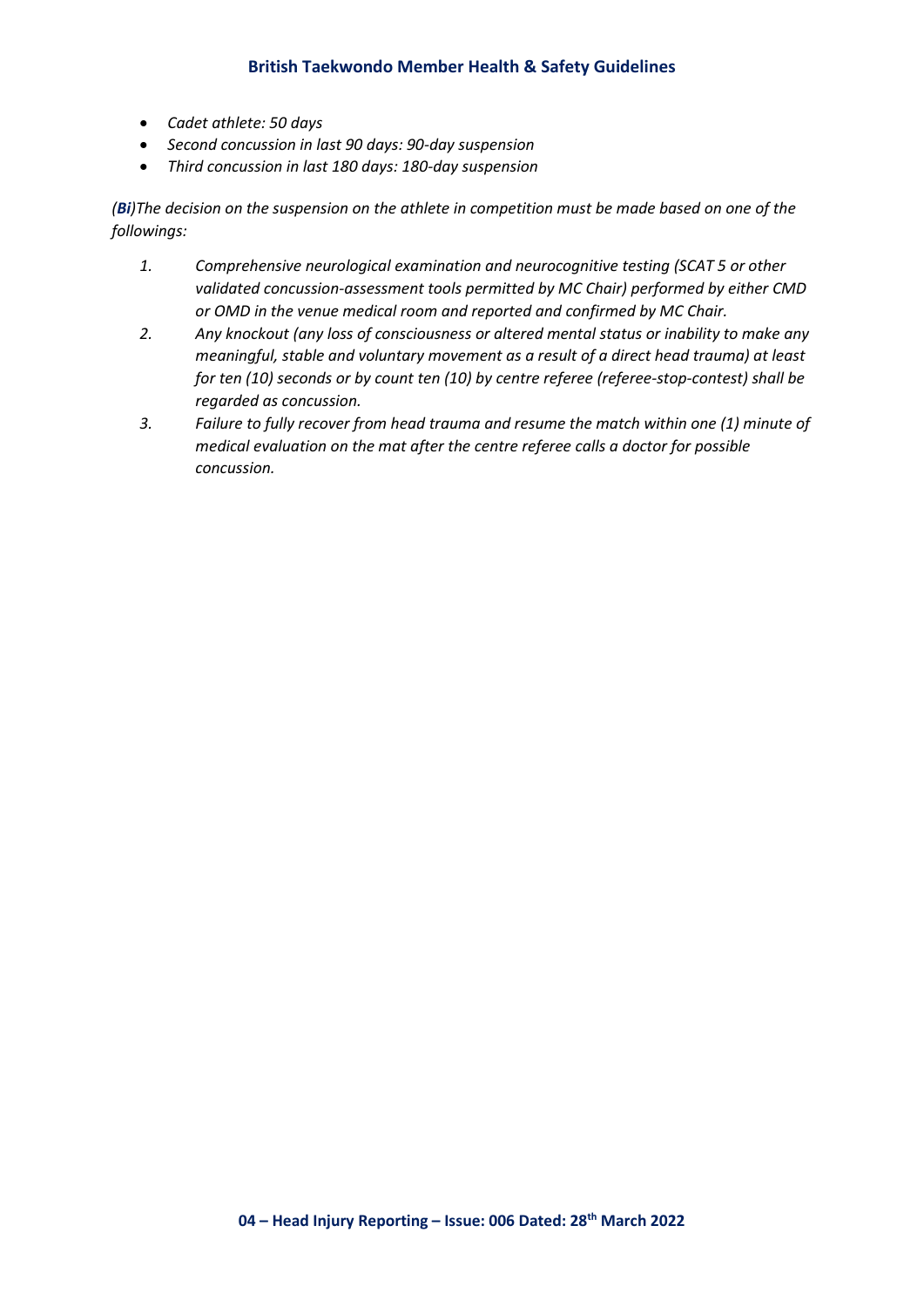## **British Taekwondo Head Injury Suspension & Protection Rules**

For clarity, BT defines Head Injury Suspension Rules are applicable as follows: -

| <b>Where Head</b><br><b>Injury Occurs</b> | <b>Senior</b><br>$17+$<br>Yrs. | <b>Junior</b><br>15-16 Yrs. | Cadet<br>12-14 Yrs. | Child/<br><b>Peewee</b><br>$12 Yrs.$ | 2 <sub>nd</sub><br><b>Concussion</b><br>in 90 Days | 3 <sup>rd</sup><br><b>Concussion</b><br>in 180 Days |
|-------------------------------------------|--------------------------------|-----------------------------|---------------------|--------------------------------------|----------------------------------------------------|-----------------------------------------------------|
| WT 'G ranked'<br>Events                   | 30 Days                        | 40 Days                     | 50 Days             | 50 Days                              | 90 Days                                            | 180 Days                                            |
| <b>BT National</b><br>Events              | 30 Days                        | 40 Days                     | 50 Days             | 50 Days                              | 90 Days                                            | 180 Days                                            |
| <b>BT Domestic</b><br>Events              | 30 Days                        | 40 Days                     | 50 Days             | 50 Days                              | 90 Days                                            | 180 Days                                            |
| BT Training/<br><b>Test Match</b><br>Days | 30 Days                        | 40 Days                     | 50 Days             | 50 Days                              | 90 Days                                            | 180 Days                                            |
| BT Dojangs/<br>Clubs                      | 30 Days                        | 40 Days                     | 50 Days             | 50 Days                              | 90 Days                                            | 180 Days                                            |

These Suspension Periods apply to any Head contact/injury where: -

- Where a Head kick results in a Referees 10 count
- A Head kick resulting in any 'Referee Stopped Contest' result
- Failure to resume the match within one (1) minute of medical evaluation on the mat
- Loss of consciousness or responsiveness
- Lying motionless or slow to get up
- Unsteadiness on feet
- Balance problems or falling over
- Lack of normal coordination
- Grabbing or clutching the head
- Dazed, blank or vacant look
- Confusion not aware of situation/location/event

Please note: The issue of a Head Injury Suspension & Protection Notice is final. The only challenge that will be accepted is a medical report from an approved medical/concussion specialist. Receipt of the medical report will not immediately remove any suspension period. This will be reviewed by BT's medical advisors and if acceptable then confirmed by BT in writing.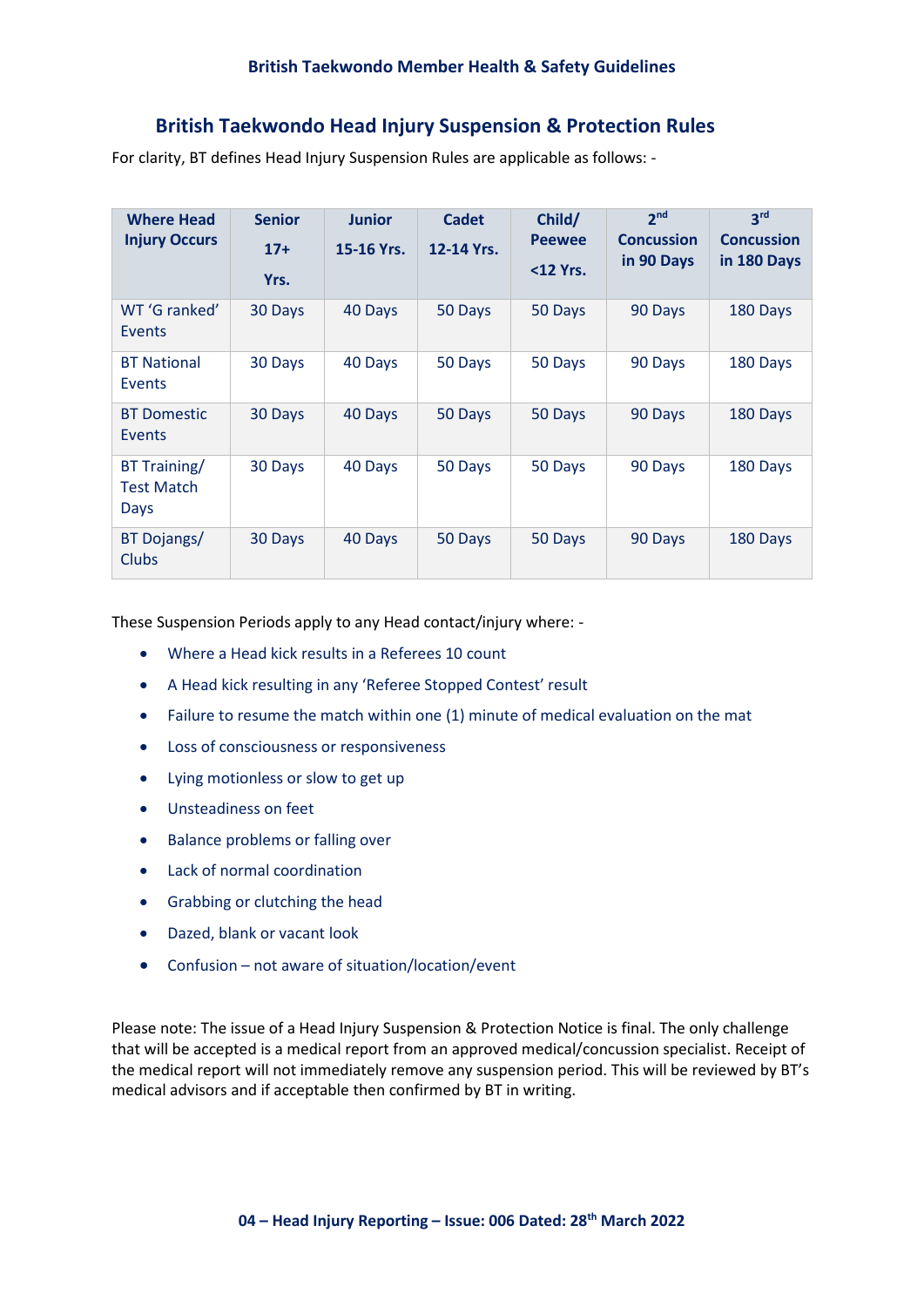## **The BT Head Injury Suspension & Protection Notice**

### **A Head Injury Suspension & Protection Notice must be issued by the Instructor/Coach/First Aider/Medic immediately following any significant head injury.**

The Notice will alert the injured (or potentially injured) person/parents of potential side effects of that injury.

If the person is under 18 years, then the note must be given to their parent or guardian.

To ensure that this message has been delivered the Coach/Instructor should make a follow up call or visit within 24 hours to ensure the member is well and the parent or guardian is aware of the issue.

The Coach/Instructor should ensure that the member does not spar/compete/train again for the 48hours (even if there are no follow-on effects).

If the player/member was unconscious **for any length of time** then it is mandatory to visit a GP or A&E Department as soon as possible.

The Instructor/Coach/First Aider/Medic must make a judgement on the potential safety and health of the Member/Player based upon their best interests taking regard to their age, any ongoing symptoms and the application of the BT Head Injury Suspension & Protection Rules.

This should determine: -

- The correct overall Suspension & Protection period
- The GRTP dates
- The Return to full training date.

This information must be immediately advised to BT Membership Services to ensure they are picked up in future BT Event Audits.

Failure to adhere to the Suspension & Protection period will result in disciplinary action against the Coach and the Member

#### **Refer to the attached BT Head Injury Suspension & Protection Notice**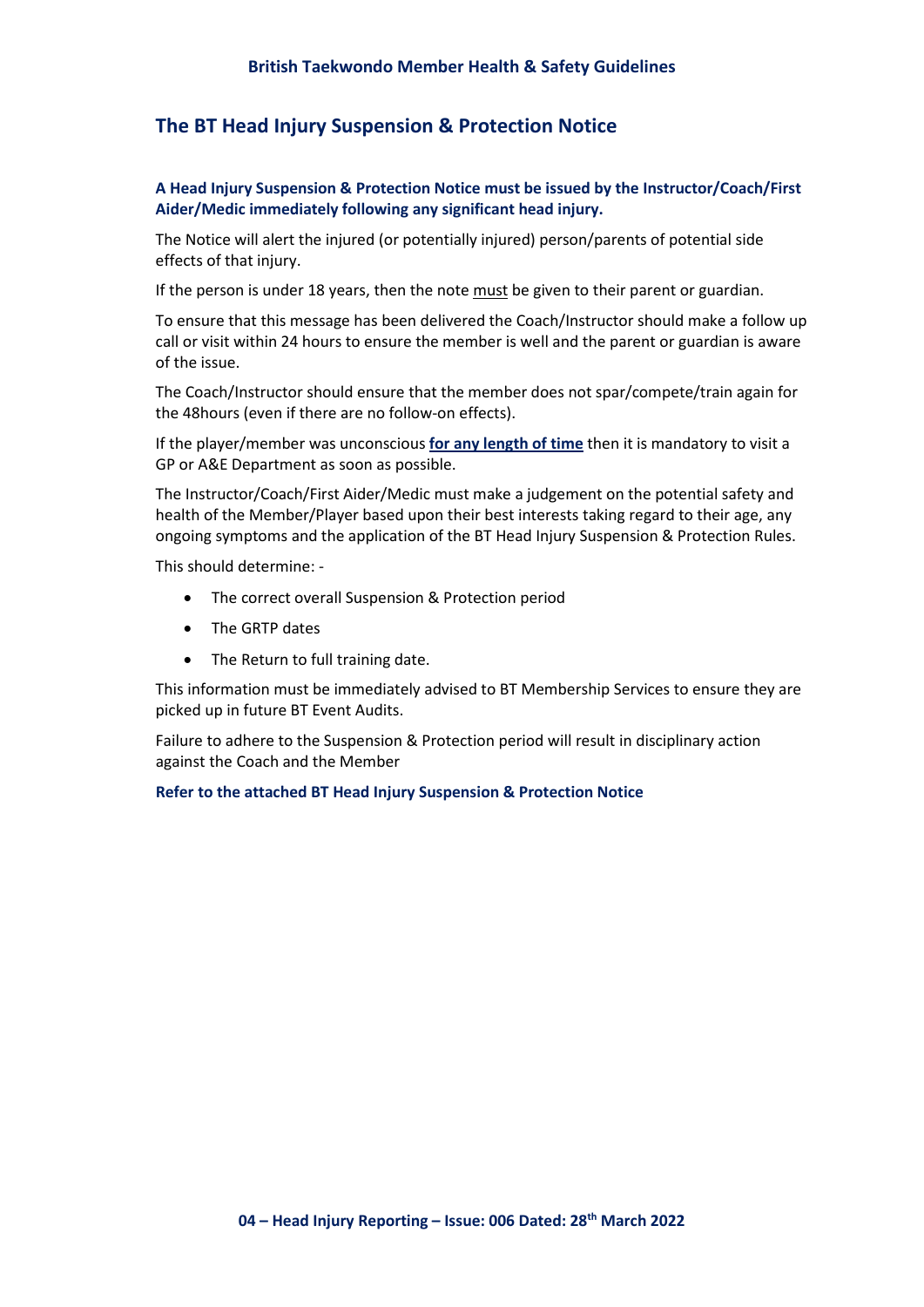## **Best Practise from Sport**

For information the following is a guide to current WT Suspension Periods and other Best Practice guidelines from across sport:

- WT Senior Athlete/Member: 17 Years + 30 Day Suspension
- WT Junior Athlete/Member: 15 or 16 Years 40 Day Suspension
- WT Cadet Athlete/Member: 12 to 14 Years 50 Day Suspension
- Chid/Pewee Athlete/Member: <12 Years Not Stated
- WT Second concussion in last 90 days: 90 Day suspension
- WT Third concussion in last 180 days: 180 Day suspension
- 
- 
- 
- World Rugby Adults 7 Days rest/8 Days GRTP/Return on Day 16 • World Rugby Under 18's 14 Days rest/8 Days GRTP/Return on Day 23 • Football Association Adults 14 Days rest/4 Days GRTTP/Return Day 19

### **Attachments**

# **HEAD INJURY WARNING NOTES FOR PARENTS/GUARDIANS/FAMILY - SHEETS 1 & 2**

**HEAD INJURY SUSPENSION & PROTECTION NOTICE – SHEETS 1 & 2**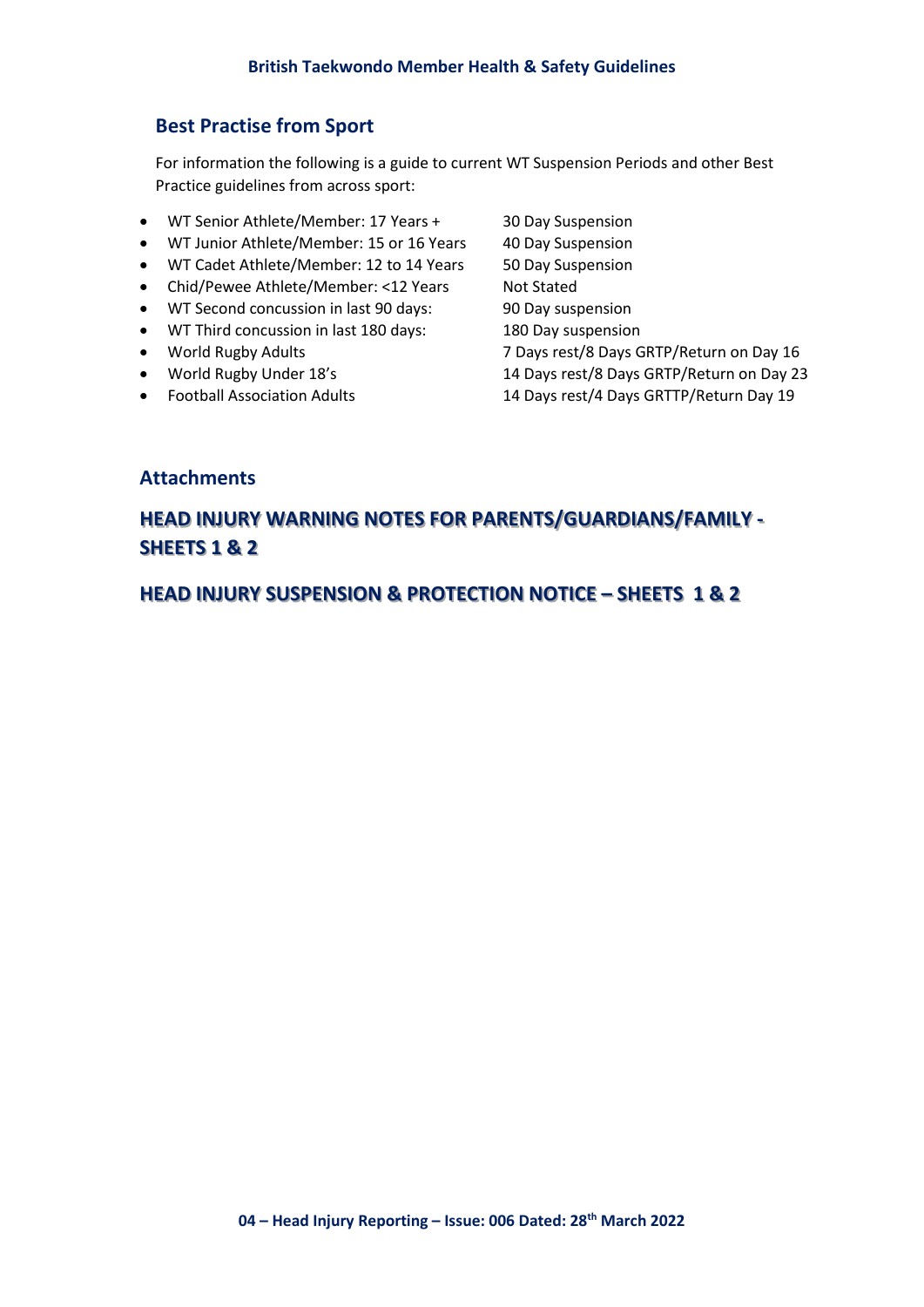# **HEAD INJURY WARNING NOTES FOR PARENTS/GUARDIANS/FAMILY 1**

## **GIVE THIS NOTICE TO THE INJURED PERSON TO ALERT THEIR FAMILY OR IF UNDER 18, TO THEIR PARENT OR GUARDIAN.**

## **IF NECESSARY, TAKE TO THE DOCTOR OR HOSPITAL AS DIRECTED BELOW**

| <b>Injured Member Name</b>    |  |
|-------------------------------|--|
| Date of Birth / Age           |  |
| <b>Mobile Contract No.</b>    |  |
| <b>Injury Sustained</b>       |  |
| Date and Time of Injury       |  |
| <b>First Aid Administered</b> |  |
| Advice given to injured       |  |
| party                         |  |
| Medic/Instructor/Coach        |  |
| Inst/Coach Mobile No.         |  |
| Inst/Coach Email No.          |  |

| If you were unconscious for any | <b>Visit A&amp;E, GP or Medical provider</b> |
|---------------------------------|----------------------------------------------|
| length of time                  | <b>URGENTLY</b>                              |

## **The first 48 Hours**

You must not be alone for 24 Hours Do not Drive Do not drink Alcohol or take any type of recreational drugs Avoid prescription or non-prescription drugs without medical supervision – specifically: -

- Sleeping Tablets
- Aspirin OR Strong Pain Killers
- Anti-inflammatory medication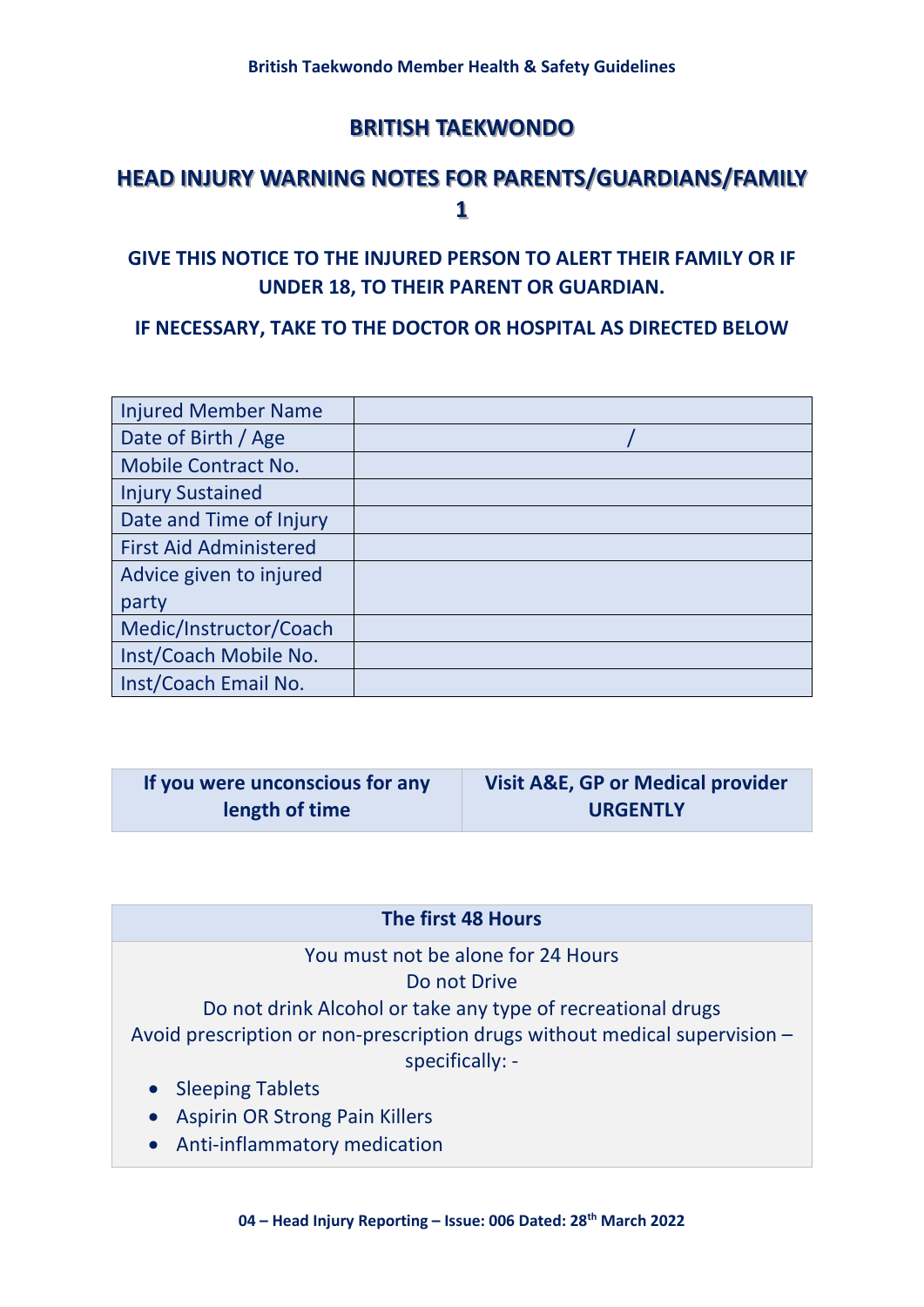# **HEAD INJURY WARNING NOTES FOR PARENTS/GUARDIANS/FAMILY 2**

| <b>Recognising suspected concussion</b>                                 | Visible signs of suspected concussion                                   |
|-------------------------------------------------------------------------|-------------------------------------------------------------------------|
|                                                                         | Where a Head kick results in a<br>Referees 10 count                     |
| The following people should be                                          |                                                                         |
| aware and alert to possible signs of<br>concussion (listed opposite) in | A Head kick resulting in any 'Referee<br><b>Stopped Contest' result</b> |
| <b>Members and Players: -</b>                                           | Loss of consciousness or<br>responsiveness                              |
| <b>Instructors</b>                                                      | Lying motionless or slow to get up                                      |
| Coaches                                                                 | Unsteadiness on feet                                                    |
| <b>Referees</b>                                                         | Balance problems or falling over                                        |
| <b>Officials</b>                                                        | Lack of normal coordination                                             |
| Family                                                                  | Grabbing or clutching the head                                          |
| <b>First Aiders/Medics</b>                                              | Dazed, blank or vacant look                                             |
|                                                                         | Confusion – not aware of<br>situation/location/event                    |

| <b>Red Flag Symptoms of Head Injury</b>                                                                                           | <b>Visible signs</b>                         |  |
|-----------------------------------------------------------------------------------------------------------------------------------|----------------------------------------------|--|
| If any of the symptoms opposite are<br>noted then the injured<br>Member/Player MUST visit A&E, GP<br>or Medical Provider URGENTLY | Complaining of neck pain                     |  |
|                                                                                                                                   | Increased confusion or irritability          |  |
|                                                                                                                                   | Repeated vomiting                            |  |
|                                                                                                                                   | Seizure or convulsions                       |  |
|                                                                                                                                   | Weakness/tingling/burning in arms<br>or legs |  |
|                                                                                                                                   | Deteriorating conscious state                |  |
|                                                                                                                                   | Severe or increasing headache                |  |
|                                                                                                                                   | Unusual behaviour changes                    |  |
|                                                                                                                                   | Double vision                                |  |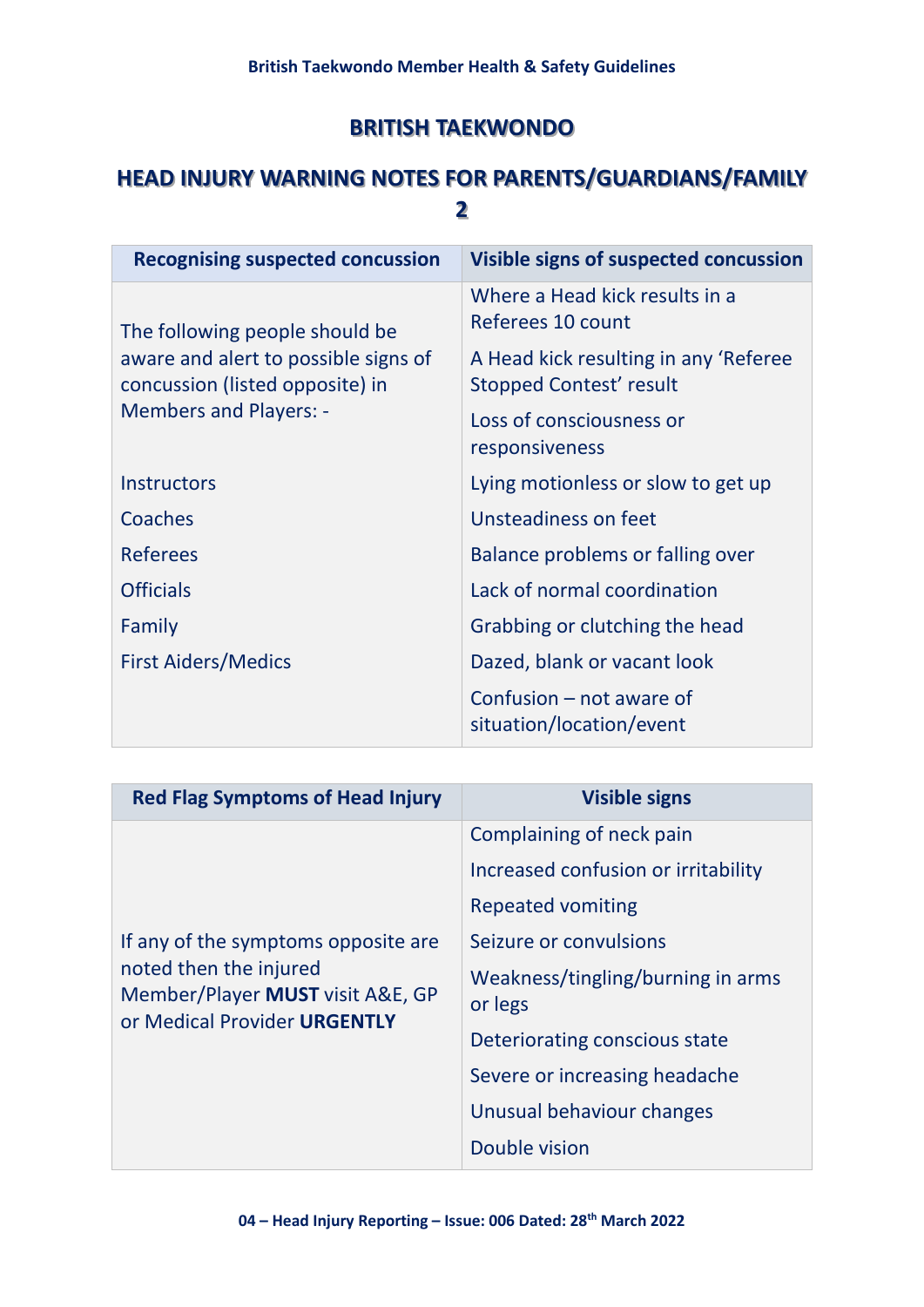# **HEAD INJURY SUSPENSION & PROTECTION NOTICE 1**

### **Copy To: BT Membership Services ASAP**

| <b>Injured Member Name</b> |  |
|----------------------------|--|
| Date of Birth / Age        |  |
| Injury sustained           |  |
| Date of Injury             |  |

| Was the Injured Party Unconscious for         |        |
|-----------------------------------------------|--------|
| any length of time?                           |        |
| Did the Injured Party visit A&E or GP         |        |
| There must be 48 Hours complete rest          | 2 DAYS |
| <b>Agreed Rest Period</b>                     |        |
| <b>Gradual Return to Play/Training Period</b> | 8 DAYS |
| <b>Medical Letter Required</b>                |        |
| <b>Return Day Date:</b>                       |        |

| Continual or developing symptoms of concussion can be as listed below                |                                   |  |  |
|--------------------------------------------------------------------------------------|-----------------------------------|--|--|
| Seek urgent medical attention if any of these symptoms persist or develop during the |                                   |  |  |
|                                                                                      | Rest, Suspension or GRTP periods  |  |  |
| Nervous, anxious, sad or emotional                                                   | Neck pian or tenderness           |  |  |
| Tired/low energy/slowed down                                                         | Double vision/blurry eyes         |  |  |
| <b>Memory issues</b>                                                                 | Weakness/tingling in arms or legs |  |  |
| Drowsiness, dizziness or confusion<br>Pressure in head                               |                                   |  |  |
| Seizure, convulsions, twitching of face, legs/arms<br>Sensitivity to light/noise     |                                   |  |  |
| Difficulty concentrating                                                             | Loss of consciousness             |  |  |
| <b>Bleeding from nose/ears</b>                                                       | Nausea or vomiting                |  |  |
| Continuing/increasing headaches<br>Restlessness, agitated or combative               |                                   |  |  |

| Medic/First Aider Name:  |  |
|--------------------------|--|
| Instructor/Coach Name:   |  |
| Mobile No:               |  |
| Email:                   |  |
| BT Club Name/Number:     |  |
| Date and Time of Report: |  |